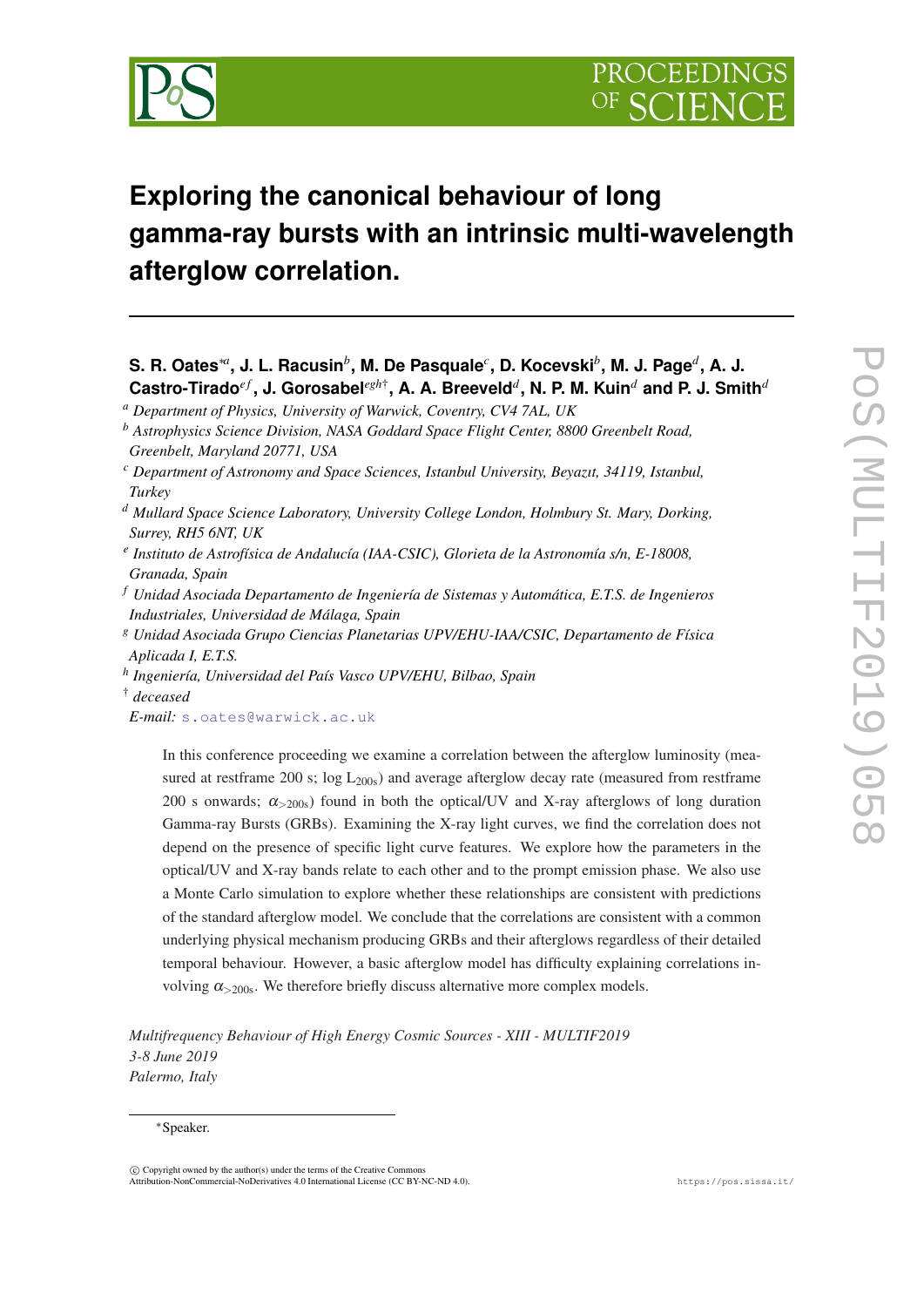## 1. Introduction

Gamma-ray bursts (GRBs) are intense flashes of gamma-rays that are usually accompanied by an afterglow; longer lived emission that may be detected at X-ray to radio wavelengths. Statistical investigations performed with GRBs so far have found a number of trends and correlations within and linking the prompt gamma-ray emission and the afterglow emission e.g,  $[1, 2, 3, 4, 5, 6, 7, 8, 8]$  $[1, 2, 3, 4, 5, 6, 7, 8, 8]$  $[1, 2, 3, 4, 5, 6, 7, 8, 8]$  $[1, 2, 3, 4, 5, 6, 7, 8, 8]$  $[1, 2, 3, 4, 5, 6, 7, 8, 8]$  $[1, 2, 3, 4, 5, 6, 7, 8, 8]$  $[1, 2, 3, 4, 5, 6, 7, 8, 8]$  $[1, 2, 3, 4, 5, 6, 7, 8, 8]$  $[1, 2, 3, 4, 5, 6, 7, 8, 8]$  $[1, 2, 3, 4, 5, 6, 7, 8, 8]$  $[1, 2, 3, 4, 5, 6, 7, 8, 8]$  $[1, 2, 3, 4, 5, 6, 7, 8, 8]$  $[1, 2, 3, 4, 5, 6, 7, 8, 8]$  $[1, 2, 3, 4, 5, 6, 7, 8, 8]$  $[1, 2, 3, 4, 5, 6, 7, 8, 8]$  $[1, 2, 3, 4, 5, 6, 7, 8, 8]$ [9,](#page-9-0) [10\]](#page-9-0). Within the afterglow, several trends are apparent and are being explored. One such example is a correlation between the logarithmic optical/UV brightness ( $log L<sub>O.200s</sub>$ ; measured at restframe 200 s and at a restframe wavelength 1600 Å), and average decay rate of GRB afterglows ( $\alpha_{>200s}$ ; measured from restframe 200 s onwards with a single power-law) [[11](#page-9-0)]. This was discovered using a sample of 48 optical/UV GRB light curves observed by the Ultra-violet Optical Telescope (UVOT)[[12\]](#page-9-0) onboard the Neil Gehrels Swift Observatory (hereafter *Swift*) [\[13](#page-9-0)]. A Spearman rank test gave a coefficient of  $-0.58$  at a significance of 99.998% (4.2 $\sigma$ ). This correlation suggests the brightest optical/UV afterglows decay more quickly on average compared to fainter optical/UV afterglows.

To gain insight into the origin of this correlation, we wished to determine if this correlation is observed also in the X-ray and how it relates to other GRB properties. We performed this analysis in [[14\]](#page-9-0) and [[15\]](#page-9-0). [14] searched for a log  $L_{200s} - \alpha_{>200s}$  in the X-ray afterglows observed by the *Swift* X-ray Telescope (XRT; [[16\]](#page-9-0)). [[15\]](#page-9-0) compared the parameters of the optical/UV log L<sub>200s</sub> −  $\alpha_{>200s}$  correlation with the equivalent values from the X-ray and also explored their relationship to properties of the prompt emission, namely the isotropic energy  $E_{iso}$  and the peak energy  $E_{peak}$ . We will provide a summary of these papers in this conference proceeding.

# 2. Sample Selection and Data Analysis

The sample of X-ray light curves consists of 237 *Swift*-BAT discovered GRBs with measured redshifts, discovered between December 2004 and March 2014 (for further details on sample selection see [\[14\]](#page-9-0)). All light curves were retrieved from the University of Leicester *Swift*-XRT Team GRB repository [[17,](#page-9-0) [18](#page-9-0)]. The count rate light curves were converted to flux density at 1 keV using the spectral index from the automated fits to the photon counting mode data, and then to intrinsic luminosity. All light curve fitting is performed in the count rate domain.

The optical/UV sample consists of 56 long duration GRBs, selected from the second *Swift* UVOT GRB afterglow catalogue [[19](#page-9-0)], which were observed between April 2005 and December 2010. They were selected using the criteria of [[20\]](#page-9-0). These criteria ensure that a high signal-to-noise (SN) light curve, covering both early and late times, could be constructed from the UVOT multifilter observations (see [[20,](#page-9-0) [11](#page-9-0)]). These GRBs have spectroscopic or photometric redshifts and we were able to determine the host E(B-V) values (the host extinction was derived from afterglow spectral energy distributions following [[21\]](#page-9-0)). For each GRB, optical/UV luminosity light curves were produced at a common wavelength of 1600 Å [[11\]](#page-9-0).

For each GRB, we interpolated the optical/UV luminosity at 200 s using data between 100 and 2000 s and for the X-ray we measured the luminosity at 200 s from the best-fit light curve model [[22,](#page-9-0) [23](#page-9-0)]. To obtain the average decay rate, we fit a single power-law to each optical/UV and X-ray light curve using data from 200 s onwards. For 8 optical/UV light curves, we were unable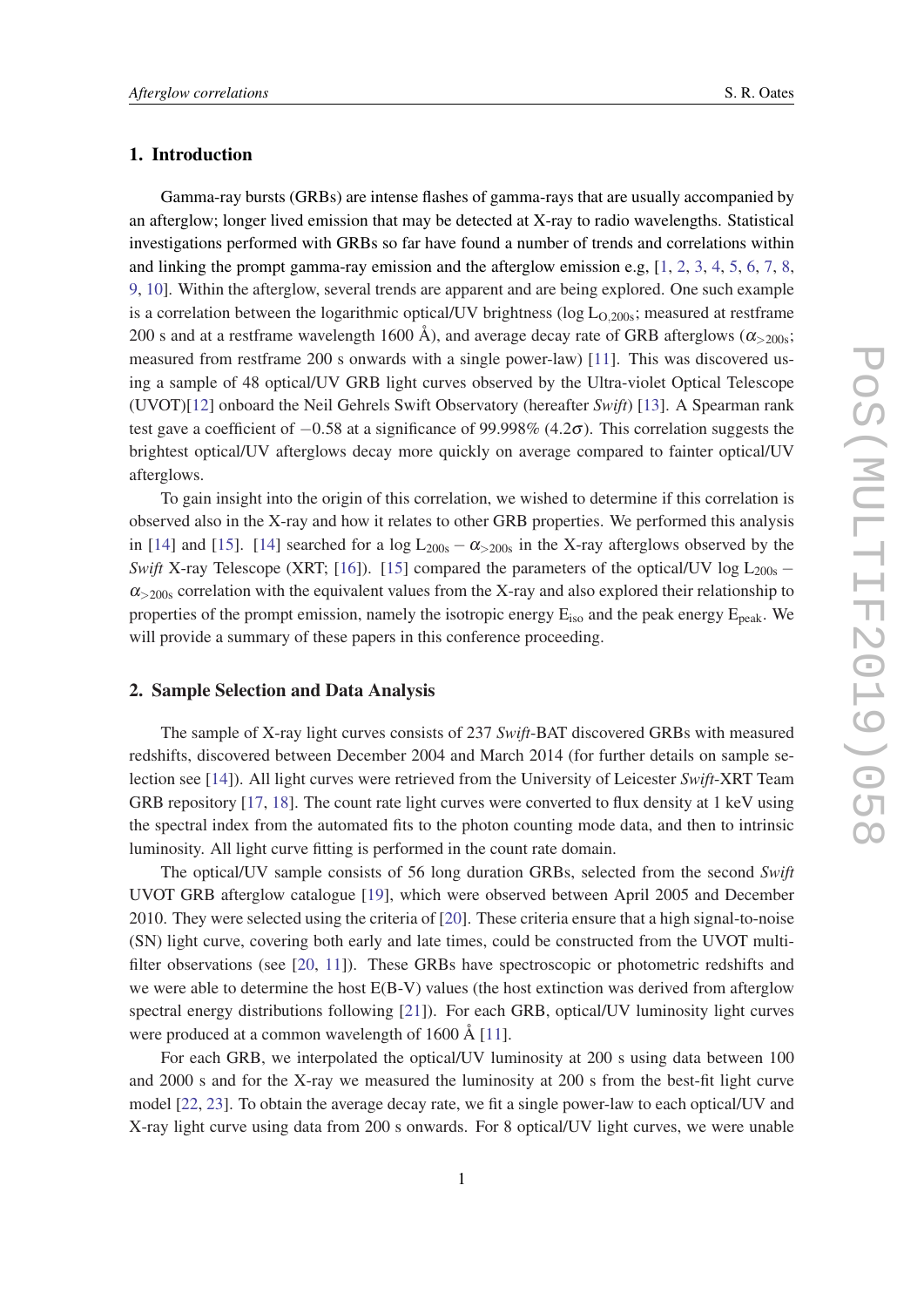<span id="page-2-0"></span>to determine the luminosity at 200 s and/or the average decay index. We therefore excluded these GRBs from the optical/UV sample.

An initial steep decay, associated with the tail of the prompt emission [[24\]](#page-10-0), for some GRBs is found to be contaminating the X-ray afterglows. For 8 of the 237 X-ray light curves the steep decay segment is found to contaminate the X-ray light curves at restframe 200 s. We identify a light curve segment to have a prompt origin if there is a steep to shallow transition with  $\Delta \alpha > 1.0$ . In these situations the average decay index is measured with a simple power-law fit to data beyond restframe 200 s and after the steep to shallow transition. In order to get a better estimate of the afterglow luminosity at restframe 200 s, we extrapolate back to restframe 200 s the first segment of the best-fit light curve that is not contaminated by the prompt emission (see also [[14\]](#page-9-0)).

To compare the afterglow properties with the prompt emission properties we determined the isotropic energy  $E_{iso}$  and restframe peak energy,  $E_{peak}$  from the  $\gamma$ -ray emission, following [[22\]](#page-9-0). Of the 48 GRBs in our optical/UV sample, we could determine  $E_{peak}$  for 44 and  $E_{iso}$  for 47.

In order to determine the strength and significance of each correlation, we perform a linear regression analysis using the IDL routines *fitexy* and *sixlin*: *fitexy* is used when both parameters have errors, *sixlin* is used when we do not know the errors on one or both parameters. Since there are only a handful of GRBs with errors on the  $E<sub>iso</sub>$  and  $E<sub>peak</sub>$  parameters, we choose to discard errors in both parameters and use *sixlin* when determining the strength and significance of each correlation with one of these parameters involved.

We determine the strength of the correlation by measuring a Spearman rank coefficient (*Rsp*), and its corresponding null hypothesis probability (*p*) using the IDL tool *r\_correlate*. We also test the dependence of each correlation with redshift using partial Spearman rank correlation analysis.

## 3. Results

#### 3.1  $\log L_{X,200s} - \alpha_{X,>200s}$  correlation

We see evidence for a correlation between log  $L_{X,200s}$  and  $\alpha_{X,>200s}$ , similar to that in the optical/UV [[11\]](#page-9-0). However, the presence of features in the afterglow light curves (plateaus, flares, etc.) may add scatter, potentially influence or even be the root cause of the correlation. We test these effects and other observational biases by splitting the sample and reproducing the same analyses. We report all of these tests and the final correlation in Table [1](#page-3-0) and Fig [1.](#page-3-0)

We first test for differences between short and long duration GRBs in the log L<sub>X,200s</sub> –  $\alpha_{X,000s}$ correlation. We find that long duration bursts are significantly correlated and short bursts demonstrate no significant correlation. This suggests that the correlation is related to some difference in the afterglow properties of short and long GRBs, be it their environment or jet dynamics. Therefore for all further tests of the log  $L_{X,200s} - \alpha_{X,>200s}$  correlation, we exclude short GRBs.

X-ray flares have been shown to have an internal rather than external shock origin and may be a potential source of contamination for the log  $L_{X,200s} - \alpha_{X,>200s}$  correlation. Therefore we separate those afterglows with X-ray flares (without removing flaring intervals) and those without flares, and find that the two samples show very similar correlation strengths and slopes, but with slightly more scatter in the sample with flares. After excluding the flaring intervals from the light curves and refitting to obtain log  $L_{X,200s}$  and  $\alpha_{X,avg.}>200s$ , we find the correlation gets even tighter. Therefore, henceforth, we use the flare-removed average decay fits.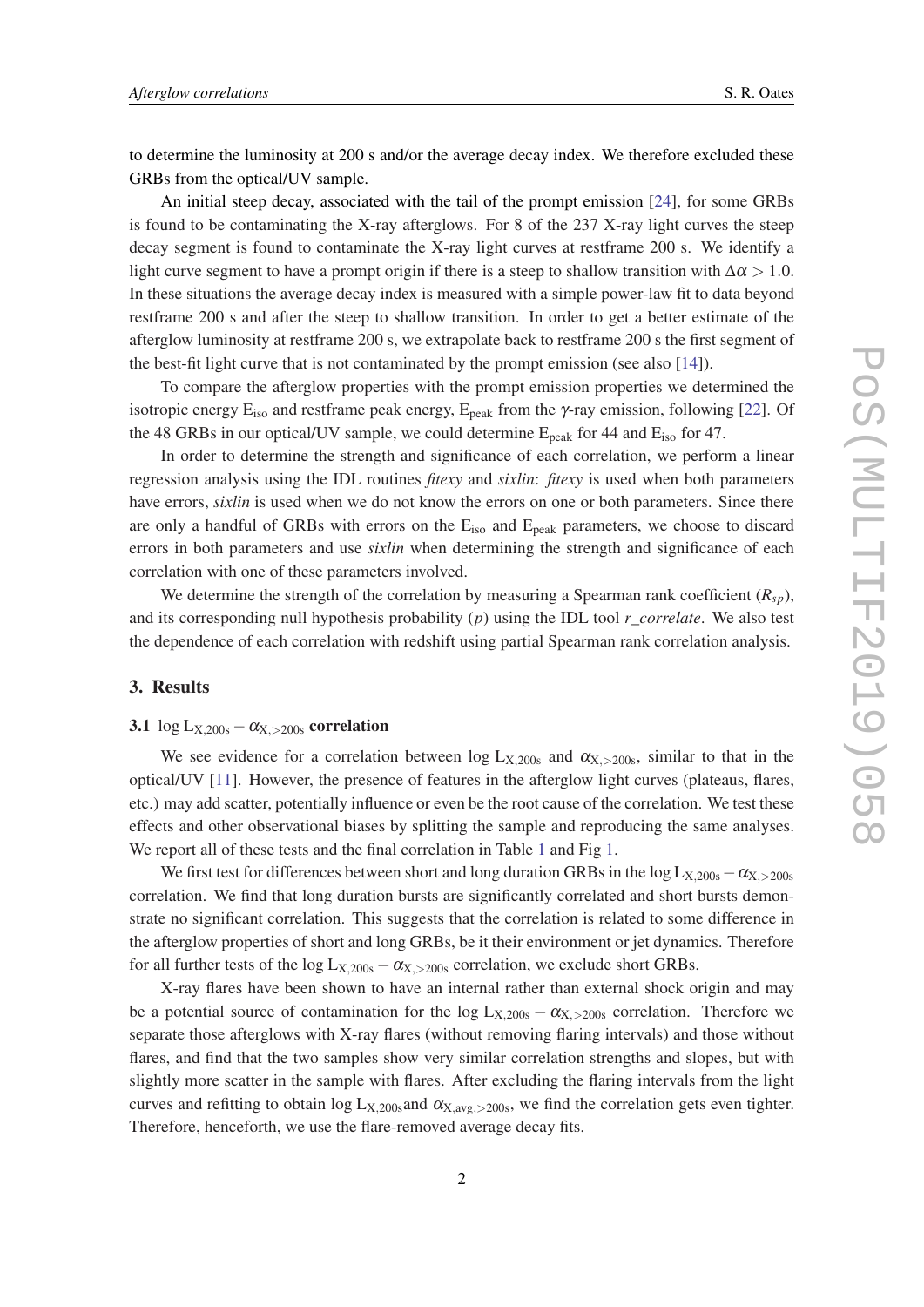<span id="page-3-0"></span>

Figure 1: Final average decay - luminosity correlation using the sample that includes flare correction and those only of long duration, with corrections and sub-sample optimisation described in §[3.](#page-2-0) The solid line indicates the best fit regression, and the dashed lines indicates the  $2\sigma$  deviation. This figure is reproduced from Fig. 9 of [[14\]](#page-9-0).

| Sample     | Parameters       |                    | Spearman | Null              | Partial  | Null              | Best fit linear regression |                          | Number |
|------------|------------------|--------------------|----------|-------------------|----------|-------------------|----------------------------|--------------------------|--------|
|            | x-axis           | y-axis             | Rank     | <b>Hypothesis</b> | Spearman | <b>Hypothesis</b> | Slope                      | Constant                 | in     |
|            |                  |                    |          |                   | Rank     |                   |                            |                          | Sample |
| Short      | $log L_{X,200s}$ | $\alpha_{X,>200s}$ | $-0.07$  | > 0.10            | 0.11     | > 0.10            | $0.16_{-0.39}^{+0.10}$     | $-3.40^{+11.16}_{-2.77}$ | 9      |
| Long       | $log L_{X,200s}$ | $\alpha_{X,>200s}$ | 0.59     | $\ll 10^{-6}$     | 0.59     | $\ll 10^{-6}$     | $0.27^{+0.04}_{-0.04}$     | $-6.99_{-1.10}^{+1.23}$  | 237    |
| Flares     | $log L_{X,200s}$ | $\alpha_{X,>200s}$ | 0.58     | $\ll 10^{-6}$     | 0.56     | $\ll 10^{-6}$     | $0.30^{+0.07}_{-0.06}$     | $-7.91_{-2.17}^{+1.84}$  | 134    |
| No Flares  | $log L_{X,200s}$ | $\alpha_{X,>200s}$ | 0.59     | $\ll 10^{-6}$     | 0.64     | $\ll 10^{-6}$     | $0.28_{-0.04}^{+0.03}$     | $-7.27_{-1.01}^{+1.28}$  | 103    |
| Plateau    | $log L_{X,200s}$ | $\alpha_{X,>200s}$ | 0.58     | $\ll 10^{-6}$     | 0.55     | $\ll 10^{-6}$     | $0.26_{-0.06}^{+0.05}$     | $-6.81_{-1.43}^{+1.84}$  | 156    |
| No Plateau | $log L_{X,200s}$ | $\alpha_{X,>200s}$ | 0.57     | $\ll 10^{-6}$     | 0.61     | $\ll 10^{-6}$     | $0.26_{-0.05}^{+0.06}$     | $-6.82^{+1.60}_{-1.83}$  | 81     |
| Final      | $log L_{X,200s}$ | $\alpha_{X,>200s}$ | 0.59     | $\ll 10^{-6}$     | 0.59     | $\ll 10^{-6}$     | $0.27^{+0.04}_{-0.04}$     | $-6.99^{+1.23}_{-1.11}$  | 237    |

Table 1: Regression analysis results and correlation statistics for each sub-sample and correlation of the Xray light curve. The partial Spearman rank coefficient tests the dependence on redshift. The null hypothesis columns apply to the regular or partial Spearman rank coefficient to the left of that column. This table is adapted from Table 2 in [\[14](#page-9-0)].

The average decay rate is likely influenced by the complex light curve morphology of X-ray afterglows (e.g [[22\]](#page-9-0)). For example, a light curve with an extremely long plateau (e.g. GRB 060729, [[25\]](#page-10-0)) may have a shallower average decay, whereas GRBs without plateaus would be steeper. In addition [\[26](#page-10-0), [27](#page-10-0)] have shown that there is a relationship between the time and flux of the end of the X-ray plateau, which could be another manifestation of the behaviour we have found in this study. We test the effect of X-ray plateaus on the average decay-luminosity correlation by separating our sample into those light curves that show plateau behaviour. The results in Table 1 indicate that the average decay-luminosity correlation is significant in samples of GRBs with and without plateaus. This suggests that plateaus are not solely responsible for regulating the average afterglow decay.

#### 3.2 Prompt emission and afterglow parameter comparison

Upon finding a correlation between log  $L_{200s}$  and  $\alpha_{>200s}$  in both the optical/UV and X-ray afterglows, we now compare the parameters of the correlations at both wavelengths. The results are given in Table [2](#page-4-0). Performing the analysis with the 48 GRBs found in both samples, we find the linear regressions for the correlations in both frequencies are consistent at  $1\sigma$ . When swapping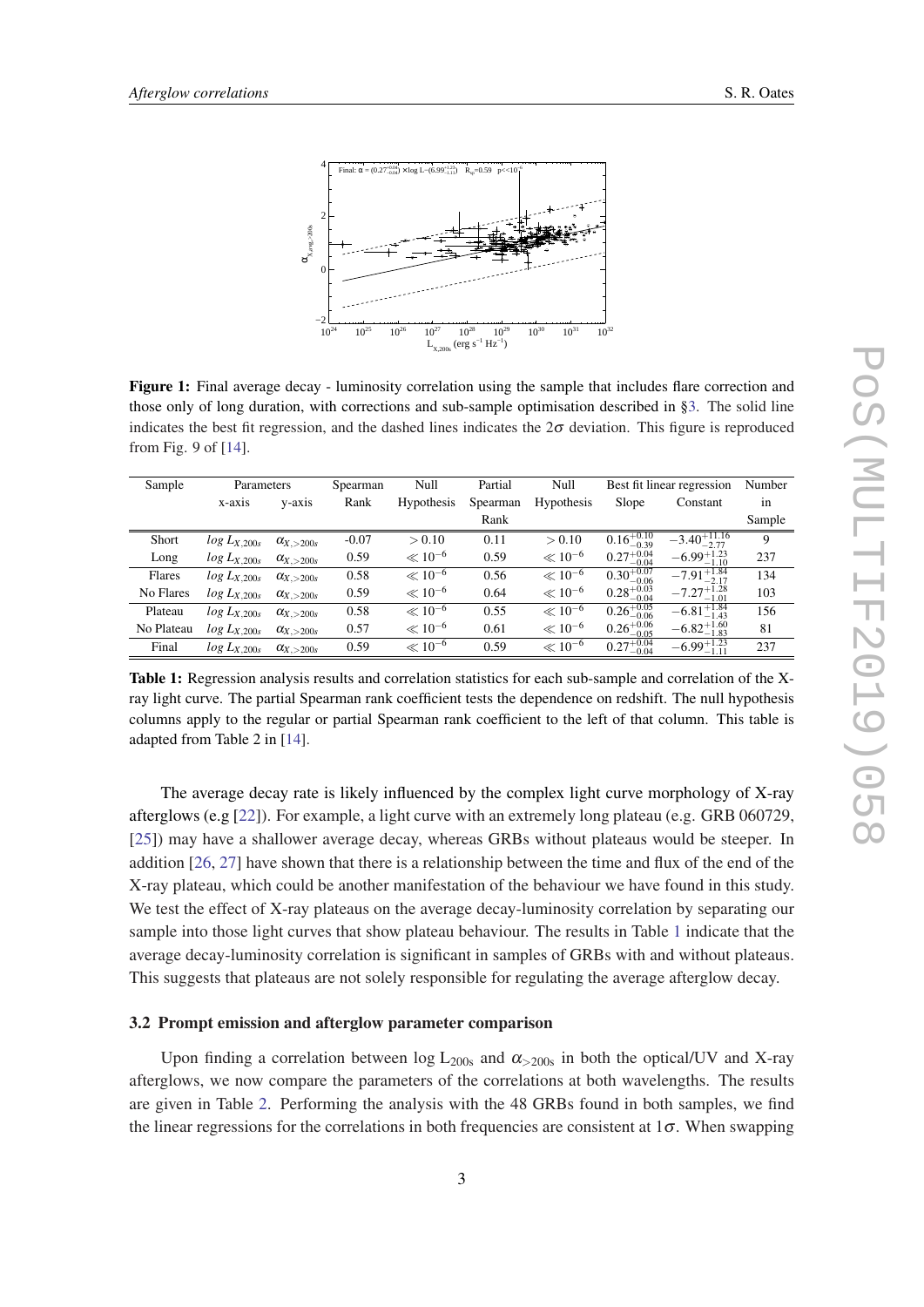<span id="page-4-0"></span>

| Parameters                |                                  | Spearman Rank | Null                   | Partial       | Null                   |                 | -Best fit linear regression- |  |
|---------------------------|----------------------------------|---------------|------------------------|---------------|------------------------|-----------------|------------------------------|--|
| $x$ -axis                 | $y-axis$                         | Coefficient   | Hypothesis             | Spearman Rank | Hypothesis             | Slope           | Constant                     |  |
| log L <sub>O,200s</sub>   | $log L_{X,200s}$                 | 0.81(0.05)    | $5.26 \times 10^{-12}$ | 0.70          | $2.85 \times 10^{-8}$  | $0.91 \pm 0.22$ | $1.04 \pm 6.94$              |  |
| $\alpha_{\text{O},>200s}$ | $\alpha_{\rm X, > 200s}$         | 0.77(0.07)    | $1.10 \times 10^{-10}$ | 0.75          | $1.27 \times 10^{-9}$  | $0.97 \pm 0.10$ | $0.25 \pm 0.09$              |  |
| log L <sub>O.200s</sub>   | $\alpha_{\text{O.}>200s}$        | 0.58(0.11)    | $1.90 \times 10^{-5}$  | 0.50          | $2.85 \times 10^{-4}$  | $0.28 + 0.04$   | $-7.72 + 1.31$               |  |
| $log L_{X,200s}$          | $\alpha_{\rm X, > 200s}$         | 0.69(0.09)    | $8.03 \times 10^{-8}$  | 0.63          | $1.58 \times 10^{-6}$  | $0.26 \pm 0.05$ | $-6.71 \pm 1.39$             |  |
| log L <sub>O.200s</sub>   | $\alpha_{\rm X, > 200s}$         | 0.60(0.12)    | $6.87 \times 10^{-6}$  | 0.52          | $1.53 \times 10^{-4}$  | $0.29 \pm 0.03$ | $-8.13 \pm 1.08$             |  |
| $log L_{X,200s}$          | $\alpha_{\text{O},\text{>200s}}$ | 0.65(0.10)    | $5.58 \times 10^{-7}$  | 0.60          | $7.58 \times 10^{-6}$  | $0.32 \pm 0.06$ | $-8.70 \pm 1.68$             |  |
| $log E_{iso}$             | $\alpha_{\text{O},>200s}$        | 0.54(0.12)    | $9.05 \times 10^{-5}$  | 0.44          | $1.96 \times 10^{-3}$  | $0.21 \pm 0.05$ | $-10.22 \pm 2.57$            |  |
| $log E_{iso}$             | $\alpha_{\rm X, > 200s}$         | 0.57(0.11)    | $3.12 \times 10^{-5}$  | 0.47          | $8.70 \times 10^{-4}$  | $0.21 \pm 0.04$ | $-9.60 \pm 2.16$             |  |
| $log E_{iso}$             | $log L_{O.200s}$                 | 0.76(0.06)    | $4.51 \times 10^{-10}$ | 0.66          | $4.59 \times 10^{-7}$  | $1.09 \pm 0.13$ | $-25.27 \pm 6.92$            |  |
| $log E_{iso}$             | $log L_{X,200s}$                 | 0.83(0.05)    | $5.04 \times 10^{-13}$ | 0.76          | $4.78 \times 10^{-10}$ | $1.10 \pm 0.15$ | $-27.81 \pm 7.89$            |  |
| $log E_{peak}$            | $\alpha_{\text{O.}>200s}$        | 0.45(0.13)    | $2.05 \times 10^{-3}$  | 0.38          | $1.20 \times 10^{-2}$  | $0.48 \pm 0.17$ | $-0.22 \pm 0.41$             |  |
| $log E_{peak}$            | $\alpha_{\rm X, > 200s}$         | 0.48(0.13)    | $9.22 \times 10^{-4}$  | 0.40          | $7.52 \times 10^{-3}$  | $0.48 \pm 0.15$ | $0.03 \pm 0.36$              |  |
| $log E_{peak}$            | $log L_{O\times 200s}$           | 0.66(0.11)    | $1.16 \times 10^{-6}$  | 0.58          | $3.51 \times 10^{-5}$  | $2.97 \pm 0.76$ | $24.53 \pm 1.95$             |  |
| $log E_{peak}$            | $log L_{X,200s}$                 | 0.75(0.10)    | $4.74 \times 10^{-9}$  | 0.70          | $1.38 \times 10^{-7}$  | 2.970.67        | $22.50 \pm 1.73$             |  |

Table 2: For each pair of parameters examined, this table contains: the Spearman rank correlation coefficient with its associated null hypothesis; the coefficient of the partial Spearman rank with its associated null hypothesis; the slope and constant values provided by the best fit linear regression. We also provide the  $1\sigma$ error of the Spearman rank coefficient. Table is a reproduction of Table 2 from [\[15](#page-9-0)].

the X-ray and optical/UV luminosity and decay parameters, i.e log  $L_{O,200s}$  versus  $\alpha_{X,>200s}$  and log  $L_{X,200s}$  versus  $\alpha_{\text{O},\geq 200s}$  similar strength relationships are found. This supports the validity of the luminosity-decay correlation. Strong correlations are also observed when correlating the luminosities in both frequencies and the decay indices in both frequencies.

In Table 2 we also provide the results of the comparison of the parameters of the optical/UV and X-ray luminosity-decay correlations with the prompt emission parameters:  $\log E_{\text{iso}}$  and  $E_{\text{peak}}$ . Comparison of the optical/UV and X-ray luminosity with  $\log E_{\text{iso}}$  indicates strong correlations and the linear regressions are consistent to within  $1\sigma$  error. We also provide the results of the comparison of log E<sub>iso</sub> with  $\alpha_{\Omega, >200s}$  and  $\alpha_{\text{X}, >200s}$ . These correlations are slightly less strong compared to that found between luminosity and  $\log E_{\text{iso}}$ , but within errors the equations for the linear regression for both the optical/UV and X-ray  $\alpha_{>200s}$  against log  $E_{iso}$  are consistent with each other.

The Amati relation indicates a relationship between  $E_{iso}$  and  $E_{peak}$  [[1\]](#page-8-0). Therefore we may already predict correlations between E<sub>peak</sub> and the afterglow parameters, but for completeness we report the strength of these correlations. For log  $E_{peak}$  against log  $L_{O,200s}$  and log  $L_{X,200s}$ , we notice that the Spearman rank coefficient is smaller than that found for  $\log L_{200s}$  with  $\log E_{iso}$ , indicating that the relationships involving the prompt emission peak energy are weaker in comparison to the relationships observed with the isotropic energy; consistent with that found by [\[6\]](#page-8-0). Also for log E<sub>peak</sub> against  $\alpha_{\text{O},\text{0}}$  and  $\alpha_{\text{X},\text{0}}$ , the Spearman rank coefficients are smaller in comparison to the Spearman rank coefficients found for the correlations between the decay indices and  $\log E_{\text{iso}}$ .

## 4. Discussion

We have shown that the log  $L_{200s} - \alpha_{>200s}$  correlation, observed in the optical/UV light curves by [\[11](#page-9-0)], is also observed in the X-ray light curves, suggesting that the brightest afterglows decay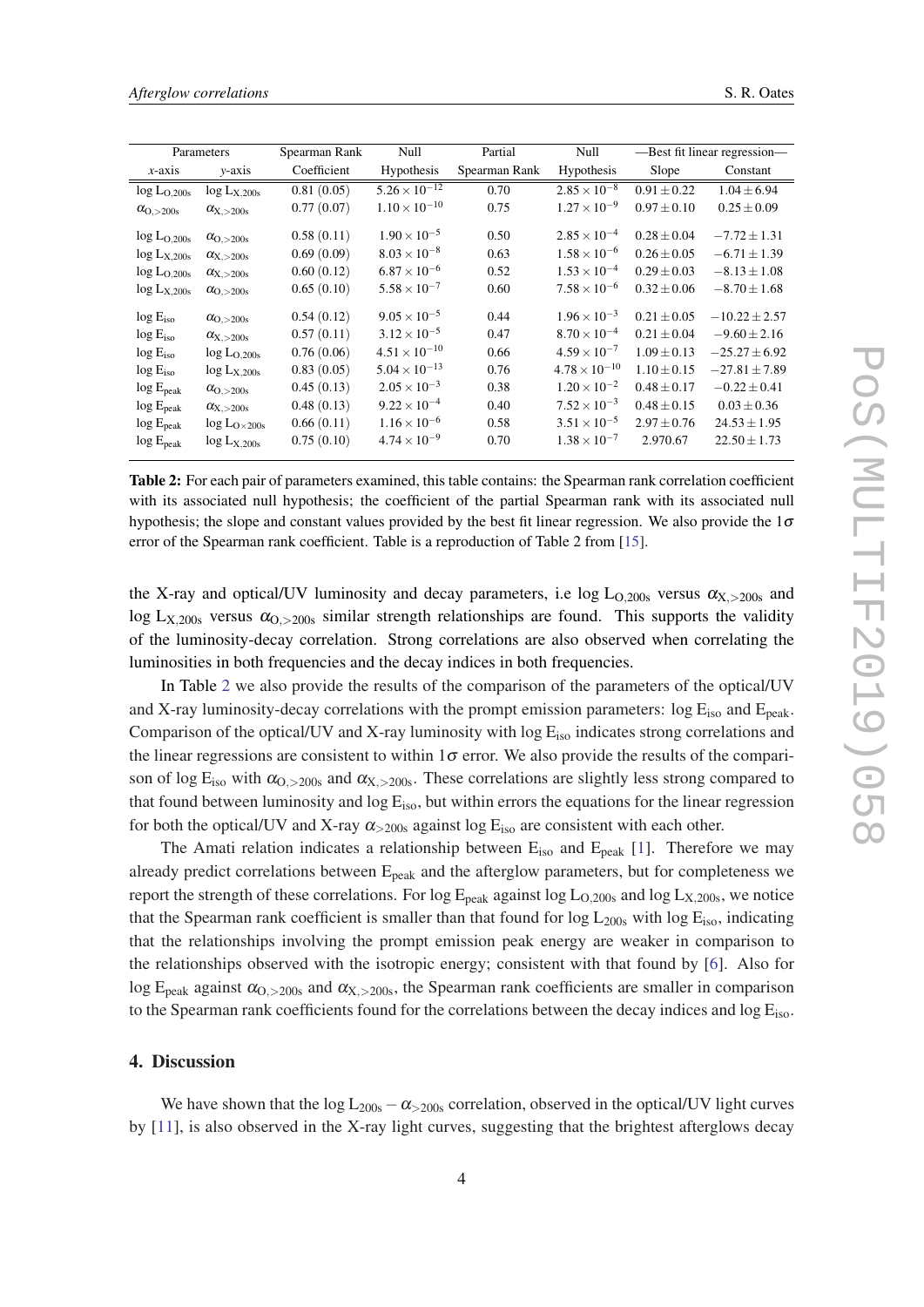more quickly than the fainter afterglows. This points towards a common underlying mechanism producing both the X-ray and optical/UV afterglows. We can therefore generally exclude models that invoke different emission mechanisms that separately produce the X-ray and optical/UV afterglow.

Pre-*Swift* observations of late time X-ray afterglows also seemed to suggest the brightest X-ray afterglows decay more quickly than fainter afterglows [[28,](#page-10-0) [29](#page-10-0), [30](#page-10-0)], but a larger sample including some of the first *Swift* X-ray light curves [[31\]](#page-10-0) was not able to support previous claims (see also [[14\]](#page-9-0)). In this analysis, the correlation between luminosity and temporal behaviour is investigated at a much earlier time, when there is greater spread in the luminosity distribution, and the average decay index is determined using almost the entire observed afterglow.

We also have shown that the X-ray and optical/UV log  $L_{200s}$  are correlated with log  $E_{iso}$  and Epeak. This is consistent with previous studies (e.g. [[29,](#page-10-0) [32,](#page-10-0) [33,](#page-10-0) [34\]](#page-10-0)), in particular [\[6\]](#page-8-0) and [\[35](#page-10-0)], who performed a similar study using early X-ray luminosity, 5−10 minutes after trigger. We have also shown that the optical/UV and X-ray  $\alpha_{>200s}$  are correlated with log  $E_{iso}$  and  $E_{peak}$ . Altogether, the correlations we report indicate that the GRBs with the brightest, fastest, decaying afterglows also have the largest observed prompt emission energies and typically larger peak spectral energy.

We now investigate if these observations are consistent with the predictions of the standard afterglow model. This model provides different relationships between parameters depending on the ordering of the spectral frequencies. Therefore it is necessary to perform a Monte Carlo simulation to obtain the expected relationships between various parameters for a sample of 48 GRBs. Using  $10<sup>4</sup>$  trials, we simulated the optical/UV (at 1600 Å) and X-ray (at 1 keV) flux densities for 48 GRBs using equation 8 of [\[36](#page-10-0)] and equations 4, 5 and 6 given in [\[37](#page-10-0)] for  $F_{v,max}$ ,  $v_m$  and  $v_c$ . In this simulation we assume that all GRBs are produced in a constant density medium. To compute  $F_{V,max}$ ,  $V_m$  and  $V_c$  we needed to provide values for the microphysical parameters. These were selected at random from log-normal distributions which had  $3\sigma$  intervals ranging between: 0.01-0.3 for the fraction of energy given to the electrons,  $\varepsilon_e$ ;  $5 \times 10^{-4} - 0.5$  for the fraction of energy given to the magnetic field,  $\varepsilon_B$ , and  $10^{-3} - 10^3$ cm<sup>-2</sup> for the density of the external medium. The centre of each of these distributions is at the logarithmic midpoint. For the electron energy index *p*, we centred the distribution at 2.4, as determined by [\[38](#page-10-0)], however, we set the  $1\sigma$  width to be 0.2 rather than 0.59. Since the closure relations fail for  $p$  values  $\lt 2$ , we re-sampled the  $p$  value when  $p < 2$  was selected. The value of p along with the position of  $v_c$  relative to the observed band and redshift (selected from a uniform distribution with the range 0.5 - 4.5, a similar range as the observed sample), dictate the values of  $\alpha$ ,  $\beta$  and the k-correction (as given in [[39\]](#page-10-0)).

For the 48 GRBs in each trial, we selected a prompt emission energy from a log-normal distribution with a 3 $\sigma$  range 10<sup>51</sup> − 10<sup>54</sup> erg; a range similar to that of the GRBs in this sample. We picked a random value between 10% and 99% for the efficiency, which we used to convert the prompt emission energy into kinetic energy. Once all the microphysical parameters, redshift and kinetic energy had been selected, we were then able to determine the position of ν*<sup>c</sup>* and thus knew where it was in relation to  $v<sub>O</sub>$  and  $v<sub>X</sub>$ . With this information, we then calculated the value of the optical/UV and X-ray fluxes and converted these to luminosity. As a byproduct of calculating the optical/UV and X-ray luminosities, we also have simulated distributions for  $E<sub>iso</sub>$  and α. Therefore we also produce predictions for comparisons that involve these parameters. For the parameters of 48 GRBs in each trial, we performed linear regression using the IDL routine *sixlin*, and we also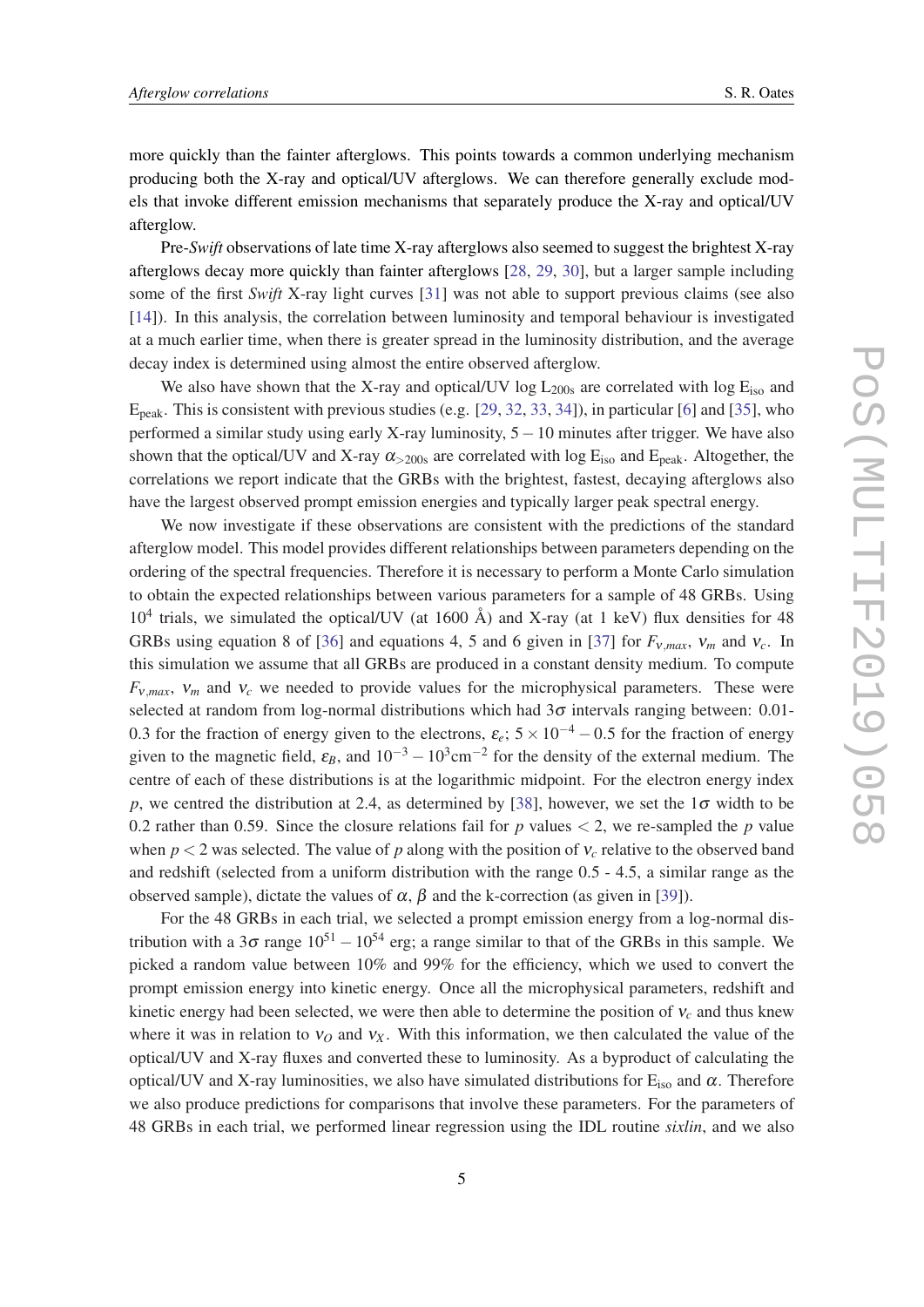| Parameters                       |                                  | Simulated Spearman      | -Best fit linear regression for simulation- |                     |  |  |
|----------------------------------|----------------------------------|-------------------------|---------------------------------------------|---------------------|--|--|
| $x$ -axis                        | $v$ -axis                        | <b>Rank Coefficient</b> | Slope                                       | Constant            |  |  |
| log L <sub>O.200s</sub>          | $log L_{X,200s}$                 | $0.92 \pm 0.0$          | $0.82 \pm 0.0$                              | $3.76 \pm 1.25$     |  |  |
| $\alpha_{\text{O},\text{>200s}}$ | $\alpha_{\rm X, > 200s}$         | $0.74 \pm 0.0$          | $1.10 \pm 0.1$                              | $0.04 \pm 0.17$     |  |  |
| log L <sub>O,200s</sub>          | $\alpha_{\text{O},\text{>200s}}$ | $0.30 \pm 0.14$         | $0.04 \pm 0.02$                             | $-0.31 \pm 0.65$    |  |  |
| $log L_{X,200s}$                 | $\alpha_{\rm X,>200s}$           | $0.20 \pm 0.14$         | $0.04 \pm 0.03$                             | $0.10 \pm 0.78$     |  |  |
| $log E_{iso}$                    | $\alpha_{\text{O},\text{>200s}}$ | $0.06 \pm 0.15$         | $0.03 \pm 0.06$                             | $-0.32 \pm 2.91$    |  |  |
| $log E_{iso}$                    | $\alpha_{\text{X},\text{>200s}}$ | $0.09 \pm 0.15$         | $0.04 \pm 0.06$                             | $-0.76 \pm 3.13$    |  |  |
| $log E_{iso}$                    | log L <sub>O.200s</sub>          | $0.51 \pm 0.11$         | $4.43 \pm 1.03$                             | $-200.76 \pm 54.10$ |  |  |
| $log E_{iso}$                    | $log L_{X,200s}$                 | $0.54 \pm 0.11$         | $3.28 \pm 0.71$                             | $-142.22 \pm 37.33$ |  |  |

Table 3: The Spearman rank coefficient and linear regression parameters as predicted by the synchrotron model for a sample of 48 GRBs. These values were computed with a Monte Carlo simulation with  $10^4$  trials. Table is a reproduction of Table 1 from [[15\]](#page-9-0).

#### calculated the Spearman rank coefficient. The results of the simulation can be found in Table 3.

Since the standard afterglow model predicts the optical/UV and X-ray emission produced by the same mechanism from an isotropic outflow, we would expect to see relationships between  $\log L_{\rm O,200s}$  & log  $L_{\rm X,200s}$  and  $\alpha_{\rm O,200s}$  versus  $\alpha_{\rm X,200s}$ . Our observed relationships between these parameters can therefore be explained easily by the standard afterglow model and are fully consistent with the simulations. A relationship between  $\log E_{\text{iso}}$  and  $\log L_{200s}$  is also expected in the standard afterglow model, but the comparison of our observed relationship to the simulations suggests that the observed linear regression slope is less steep than predicted by the simulation. Furthermore, the relationships we observe, between log  $L_{200s}$  and  $\alpha_{>200s}$ , and log  $E_{iso}$  and  $\alpha_{>200s}$ , are not expected in the standard afterglow model and are not predicted by the simulations.

Since the standard afterglow does not succeed in fully predicting all of our observed correlations, it is likely that a more complex outflow model is required. This conclusion is similar to that drawn during the separate investigation of the optical/UV log  $L_{200s} - \alpha_{>200s}$  decay correlation [[11\]](#page-9-0).

#### 4.1 Alternative Models

There are three main possibilities that could make the outflow complex enough to be able to reproduced the observed correlations. The first is that perhaps there is some mechanism or parameter that controls the amount of energy given to and distributed during the prompt and afterglow phases and that also regulates the afterglow decay rate. This should occur in such a way that for events with the largest gamma-ray isotropic energy, the energy given to the afterglow is released quickly, resulting in an initially bright afterglow which decays rapidly. Conversely, if the gammaray isotropic energy is smaller, then the afterglow energy is released slowly over a longer period, the afterglow will be less bright initially and decay at a slower rate.

The second possibility is that the correlations could be a geometric effect, perhaps the result of the observer's viewing angle. Jets viewed away from the jet-axis may have fainter afterglows that decay less quickly in comparison to afterglows viewed closer to the centre of the jet (see Fig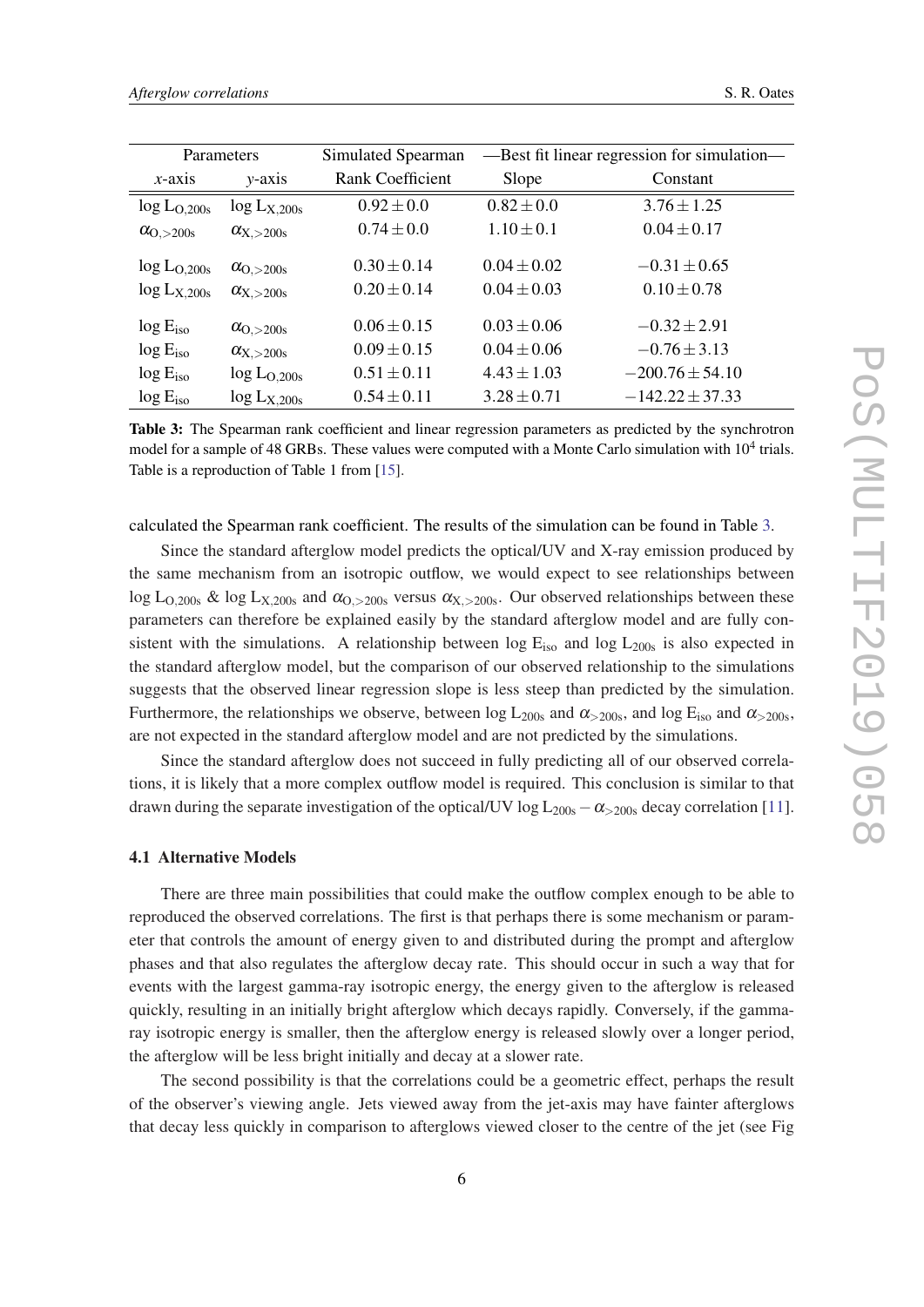

**Figure 2:** The average temporal decay ( $\alpha_{X, > 200s}$ ) and average spectral energy index ( $\beta_X$ ) are compared with  $logL_{X,200s}$  (colour scale), demonstrating consistency and trends with the closure relations (dashed lines). The high luminosity (redder) points are roughly consistent with wind-like environments. This figure is reproduced from Fig. 15 of [[14\]](#page-9-0).

3. of [[4](#page-8-0)]). Similarly, this will also affect the observed prompt emission, with jets viewed off-axis appearing to have lower isotropic energy and lower peak spectral energy [\[40](#page-11-0)].

The third possibility could be related to the circumburst environment. The closure relations relate  $\alpha$  and the spectral index  $\beta$  through different relationships depending on the ordering of the synchrotron spectral parameters and the density profile or the external medium. If the correlation is affected by the circumburst environment, we expect to see GRBs with the highest luminosities favouring a particular environment. No apparent correlation is observed in the optical/UV [[11\]](#page-9-0). However in the X-ray (see Figure 2), the highest luminosity GRBs tend toward the lines demarcating the  $r^{-2}$  wind environment. The ambiguity in the  $v_x > v_c$  cases prohibits us from making a strong statement on the role of circumburst environment, but it may be another possible contribution in that the initially brightest GRB afterglows may be more likely to live in wind-like environments (see also [[41](#page-11-0)]).

## 5. Conclusions

This proceeding has summarised the work presented in [\[14](#page-9-0)] and [[15\]](#page-9-0). We have shown that the correlation between luminosity (measured at restframe 200 s; log  $L_{200s}$ ) and average decay rate (measured from 200 s;  $\alpha_{>200s}$ ) is observed in the X-ray light curve sample as well as the optical/UV [[11\]](#page-9-0). When we rerun the correlations with the same GRBs we find the luminosity-decay correlations are consistent. This suggests a single underlying mechanism producing the correlations in both bands and it is not dependent on their detailed temporal behaviour. We also show significant correlations between the logarithmic optical/UV and X-ray luminosity ( $log L_{O,200s}$ ,  $log L_{X,200s}$ ) and the optical/UV and X-ray decay indices ( $\alpha_{\text{O},\text{v}}$  and  $\alpha_{\text{X},\text{v}}$ ) and all four of these parameters are found to be correlated with the prompt emission parameters: isotropic energy  $(E_{iso})$  and restframe peak spectral energy  $(E_{peak})$ . Together these correlations imply that the GRBs with the brightest afterglows in the X-ray and optical/UV bands, decay the fastest and they also have the largest observed prompt emission energies and typically larger peak spectral energy. This suggests that what happens during the prompt phase has direct implications on the afterglow.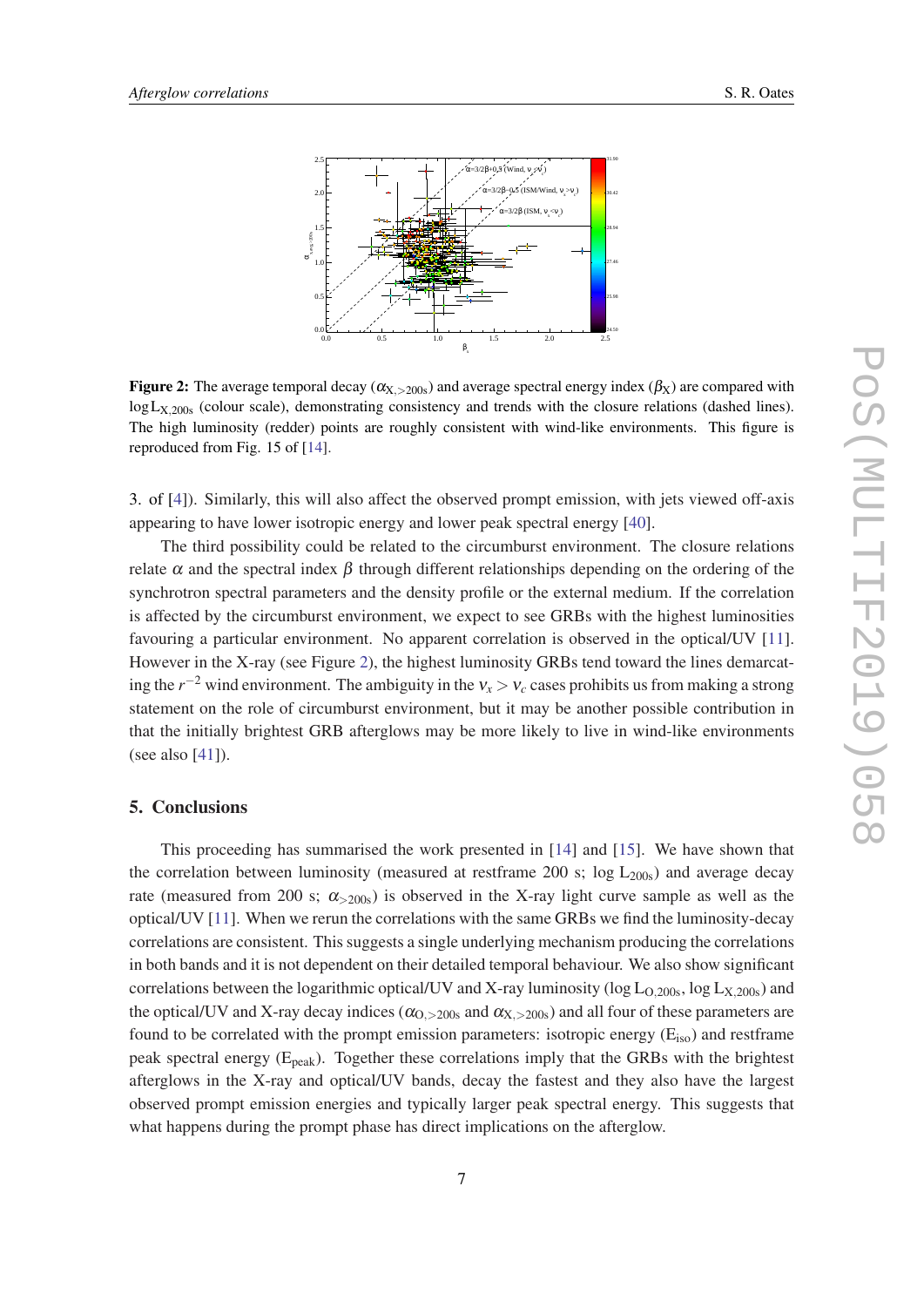<span id="page-8-0"></span>We used a Monte Carlo simulation to examine whether the standard afterglow model is able to explain the observed correlations. Overall, observed correlations between the luminosities in both the X-ray and optical/UV bands and between the luminosities and the isotropic energy are consistent with the predictions of the simulation. However, observed relationships involving the average decay indices with either luminosity at 200 s or the isotropic  $\gamma$ -ray energy are not consistent with the simulation. We therefore suggest that a more complex afterglow or outflow model is required to produce all the observed correlations. This may be due to either a viewing angle effect or by some mechanism or physical property controlling the energy release within the outflow. The environment in which the GRB exploded may also contribute to the observed correlation.

# 6. Acknowledgements

This research has made use of data obtained from the High Energy Astrophysics Science Archive Research Center (HEASARC) and the UK Swift Science Data Centre provided by NASA's Goddard Space Flight Center and the University of Leicester, UK, respectively. SRO gratefully acknowledges the support of the Leverhulme Trust Early Career Fellowship. MJP, AAB, NPMK and PJS acknowledge the support of the UK Space Agency.

## References

- [1] L. Amati, F. Frontera, M. Tavani, J. J. M. in't Zand, A. Antonelli, E. Costa et al., *Intrinsic spectra and energetics of BeppoSAX Gamma-Ray Bursts with known redshifts*, *[Astron. Astrophys.](https://doi.org/10.1051/0004-6361:20020722)* 390 (2002) 81 [[arXiv:astro-ph/0205230](https://arxiv.org/abs/arXiv:astro-ph/0205230)].
- [2] G. Ghirlanda, G. Ghisellini and D. Lazzati, *The Collimation-corrected Gamma-Ray Burst Energies Correlate with the Peak Energy of Their* ν*F Spectrum*, *[Astrophys. J.](https://doi.org/10.1086/424913)* 616 (2004) 331 [[arXiv:astro-ph/0405602](https://arxiv.org/abs/arXiv:astro-ph/0405602)].
- [3] M. G. Dainotti, V. F. Cardone and S. Capozziello, *A time-luminosity correlation for* γ*-ray bursts in the X-rays*, *[Mon. Not. R. Astr. Soc.](https://doi.org/10.1111/j.1745-3933.2008.00560.x)* 391 (2008) L79 [[0809.1389](https://arxiv.org/abs/0809.1389)].
- [4] A. Panaitescu and W. T. Vestrand, *Taxonomy of gamma-ray burst optical light curves: identification of a salient class of early afterglows*, *[Mon. Not. R. Astr. Soc.](https://doi.org/10.1111/j.1365-2966.2008.13231.x)* 387 (2008) 497 [[0803.1872](https://arxiv.org/abs/0803.1872)].
- [5] M. G. Bernardini, R. Margutti, J. Mao, E. Zaninoni and G. Chincarini, *The X-ray light curve of gamma-ray bursts: clues to the central engine*, *[Astron. Astrophys.](https://doi.org/10.1051/0004-6361/201117895)* 539 (2012) A3 [[1112.1058](https://arxiv.org/abs/1112.1058)].
- [6] P. D'Avanzo, R. Salvaterra, B. Sbarufatti, L. Nava, A. Melandri, M. G. Bernardini et al., *A complete sample of bright Swift Gamma-ray bursts: X-ray afterglow luminosity and its correlation with the prompt emission*, *[Mon. Not. R. Astr. Soc.](https://doi.org/10.1111/j.1365-2966.2012.21489.x)* 425 (2012) 506 [[1206.2357](https://arxiv.org/abs/1206.2357)].
- [7] L. Li, E.-W. Liang, Q.-W. Tang, J.-M. Chen, S.-Q. Xi, H.-J. Lü et al., *A Comprehensive Study of Gamma-Ray Burst Optical Emission. I. Flares and Early Shallow-decay Component*, *[Astrophys. J.](https://doi.org/10.1088/0004-637X/758/1/27)* 758 [\(2012\) 27](https://doi.org/10.1088/0004-637X/758/1/27) [[1203.2332](https://arxiv.org/abs/1203.2332)].
- [8] E.-W. Liang, L. Li, H. Gao, B. Zhang, Y.-F. Liang, X.-F. Wu et al., *A Comprehensive Study of Gamma-Ray Burst Optical Emission. II. Afterglow Onset and Late Re-brightening Components*, *[Astrophys. J.](https://doi.org/10.1088/0004-637X/774/1/13)* 774 (2013) 13 [[1210.5142](https://arxiv.org/abs/1210.5142)].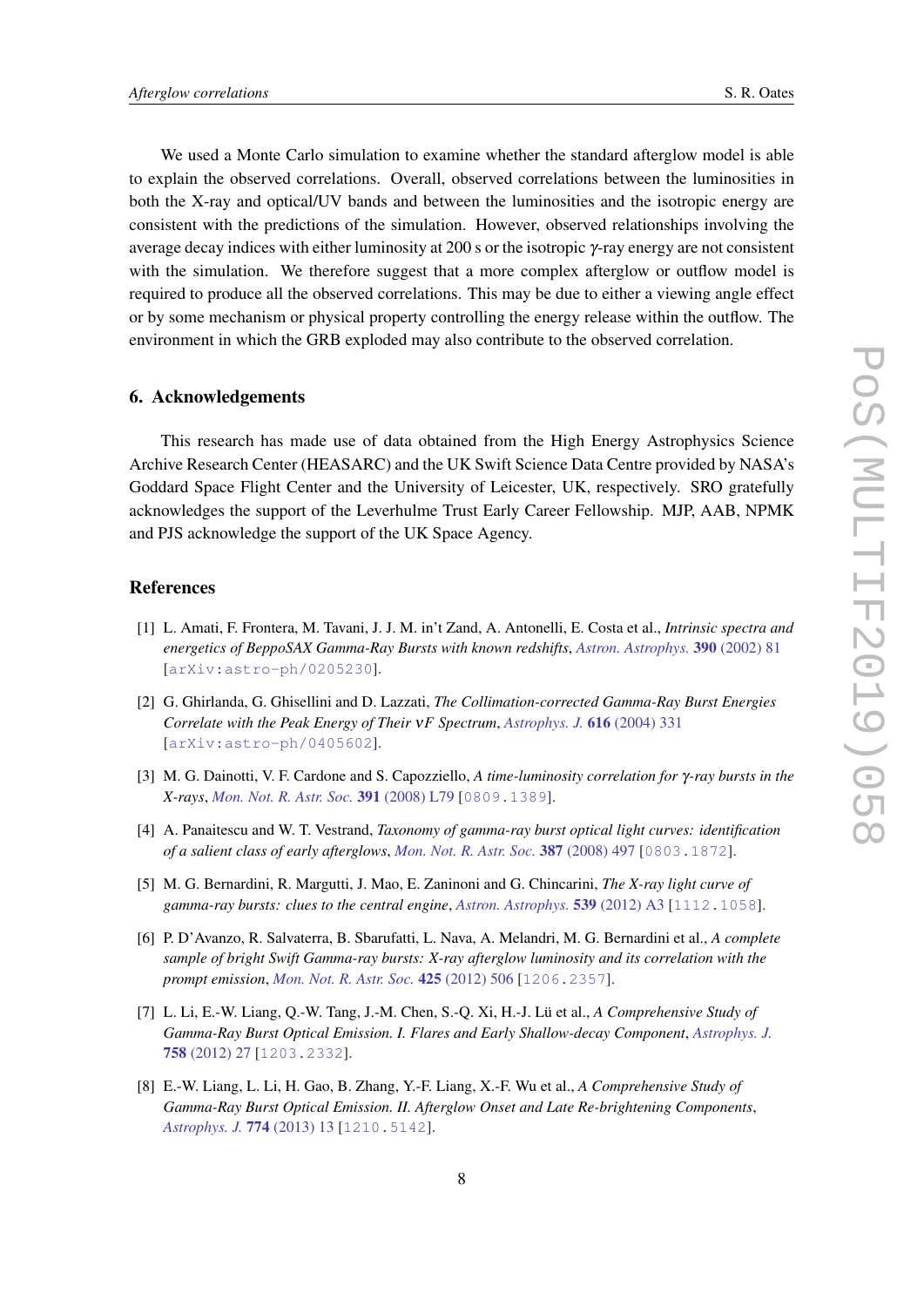- <span id="page-9-0"></span>[9] E. Zaninoni, M. G. Bernardini, R. Margutti, S. Oates and G. Chincarini, *Gamma-ray burst optical light-curve zoo: comparison with X-ray observations*, *[Astron. Astrophys.](https://doi.org/10.1051/0004-6361/201321221)* 557 (2013) A12 [[1303.6924](https://arxiv.org/abs/1303.6924)].
- [10] A. Panaitescu, W. T. Vestrand and P. Wo´zniak, *Peaks of optical and X-ray afterglow light curves*, *[Mon. Not. R. Astr. Soc.](https://doi.org/10.1093/mnras/stt769)* 433 (2013) 759 [[1305.0809](https://arxiv.org/abs/1305.0809)].
- [11] S. R. Oates, M. J. Page, M. De Pasquale, P. Schady, A. A. Breeveld, S. T. Holland et al., *A correlation between the intrinsic brightness and average decay rate of Swift/UVOT gamma-ray burst optical/ultraviolet light curves*, *[Mon. Not. R. Astr. Soc.](https://doi.org/10.1111/j.1745-3933.2012.01331.x)* 426 (2012) L86 [[1208.1856](https://arxiv.org/abs/1208.1856)].
- [12] P. W. A. Roming, T. E. Kennedy, K. O. Mason, J. A. Nousek, L. Ahr, R. E. Bingham et al., *The Swift Ultra-Violet/Optical Telescope*, *[Space Science Reviews](https://doi.org/10.1007/s11214-005-5095-4)* 120 (2005) 95 [[arXiv:astro-ph/0507413](https://arxiv.org/abs/arXiv:astro-ph/0507413)].
- [13] N. Gehrels, G. Chincarini, P. Giommi, K. O. Mason, J. A. Nousek, A. A. Wells et al., *The Swift Gamma-Ray Burst Mission*, *[Astrophys. J.](https://doi.org/10.1086/422091)* 611 (2004) 1005.
- [14] J. L. Racusin, S. R. Oates, M. de Pasquale and D. Kocevski, *A Correlation between the Intrinsic Brightness and Average Decay Rate of Gamma-Ray Burst X-Ray Afterglow Light Curves*, *[Astrophys.](https://doi.org/10.3847/0004-637X/826/1/45) J.* 826 [\(2016\) 45](https://doi.org/10.3847/0004-637X/826/1/45) [[1605.00719](https://arxiv.org/abs/1605.00719)].
- [15] S. R. Oates, J. L. Racusin, M. De Pasquale, M. J. Page, A. J. Castro-Tirado, J. Gorosabel et al., *Exploring the canonical behaviour of long gamma-ray bursts using an intrinsic multiwavelength afterglow correlation*, *[Mon. Not. R. Astr. Soc.](https://doi.org/10.1093/mnras/stv1956)* 453 (2015) 4121 [[1508.06567](https://arxiv.org/abs/1508.06567)].
- [16] D. N. Burrows, J. E. Hill, J. A. Nousek, J. A. Kennea, A. Wells, J. P. Osborne et al., *The Swift X-Ray Telescope*, *[Space Science Reviews](https://doi.org/10.1007/s11214-005-5097-2)* 120 (2005) 165 [[arXiv:astro-ph/0508071](https://arxiv.org/abs/arXiv:astro-ph/0508071)].
- [17] P. A. Evans, A. P. Beardmore, K. L. Page, L. G. Tyler, J. P. Osborne, M. R. Goad et al., *An online repository of Swift/XRT light curves of* γ*-ray bursts*, *[Astron. Astrophys.](https://doi.org/10.1051/0004-6361:20077530)* 469 (2007) 379 [[0704.0128](https://arxiv.org/abs/0704.0128)].
- [18] P. A. Evans, A. P. Beardmore, K. L. Page, J. P. Osborne, P. T. O'Brien, R. Willingale et al., *Methods and results of an automatic analysis of a complete sample of Swift-XRT observations of GRBs*, *[Mon.](https://doi.org/10.1111/j.1365-2966.2009.14913.x) [Not. R. Astr. Soc.](https://doi.org/10.1111/j.1365-2966.2009.14913.x)* 397 (2009) 1177 [[0812.3662](https://arxiv.org/abs/0812.3662)].
- [19] P. W. A. Roming, T. S. Koch, S. R. Oates, B. L. Porterfield, A. J. Bayless, A. A. Breeveld et al., *A Large Catalog of Homogeneous Ultra-Violet/Optical GRB Afterglows: Temporal and Spectral Evolution*, *[Astrophys. J. Suppl.](https://doi.org/10.3847/1538-4365/228/2/13)* 228 (2017) 13 [[1701.03713](https://arxiv.org/abs/1701.03713)].
- [20] S. R. Oates, M. J. Page, P. Schady, M. De Pasquale, T. S. Koch, A. A. Breeveld et al., *A statistical study of gamma-ray burst afterglows measured by the Swift Ultraviolet Optical Telescope*, *[Mon. Not.](https://doi.org/10.1111/j.1365-2966.2009.14544.x) [R. Astr. Soc.](https://doi.org/10.1111/j.1365-2966.2009.14544.x)* 395 (2009) 490 [[0901.3597](https://arxiv.org/abs/0901.3597)].
- [21] P. Schady, M. J. Page, S. R. Oates, M. Still, M. de Pasquale, T. Dwelly et al., *Dust and metal column densities in gamma-ray burst host galaxies*, *[Mon. Not. R. Astr. Soc.](https://doi.org/10.1111/j.1365-2966.2009.15861.x)* 401 (2010) 2773 [[0910.2590](https://arxiv.org/abs/0910.2590)].
- [22] J. L. Racusin, E. W. Liang, D. N. Burrows, A. Falcone, T. Sakamoto, B. B. Zhang et al., *Jet Breaks and Energetics of Swift Gamma-Ray Burst X-Ray Afterglows*, *[Astrophys. J.](https://doi.org/10.1088/0004-637X/698/1/43)* 698 (2009) 43 [[0812.4780](https://arxiv.org/abs/0812.4780)].
- [23] J. L. Racusin, S. R. Oates, P. Schady, D. N. Burrows, M. de Pasquale, D. Donato et al., *Fermi and Swift Gamma-ray Burst Afterglow Population Studies*, *[Astrophys. J.](https://doi.org/10.1088/0004-637X/738/2/138)* 738 (2011) 138 [[1106.2469](https://arxiv.org/abs/1106.2469)].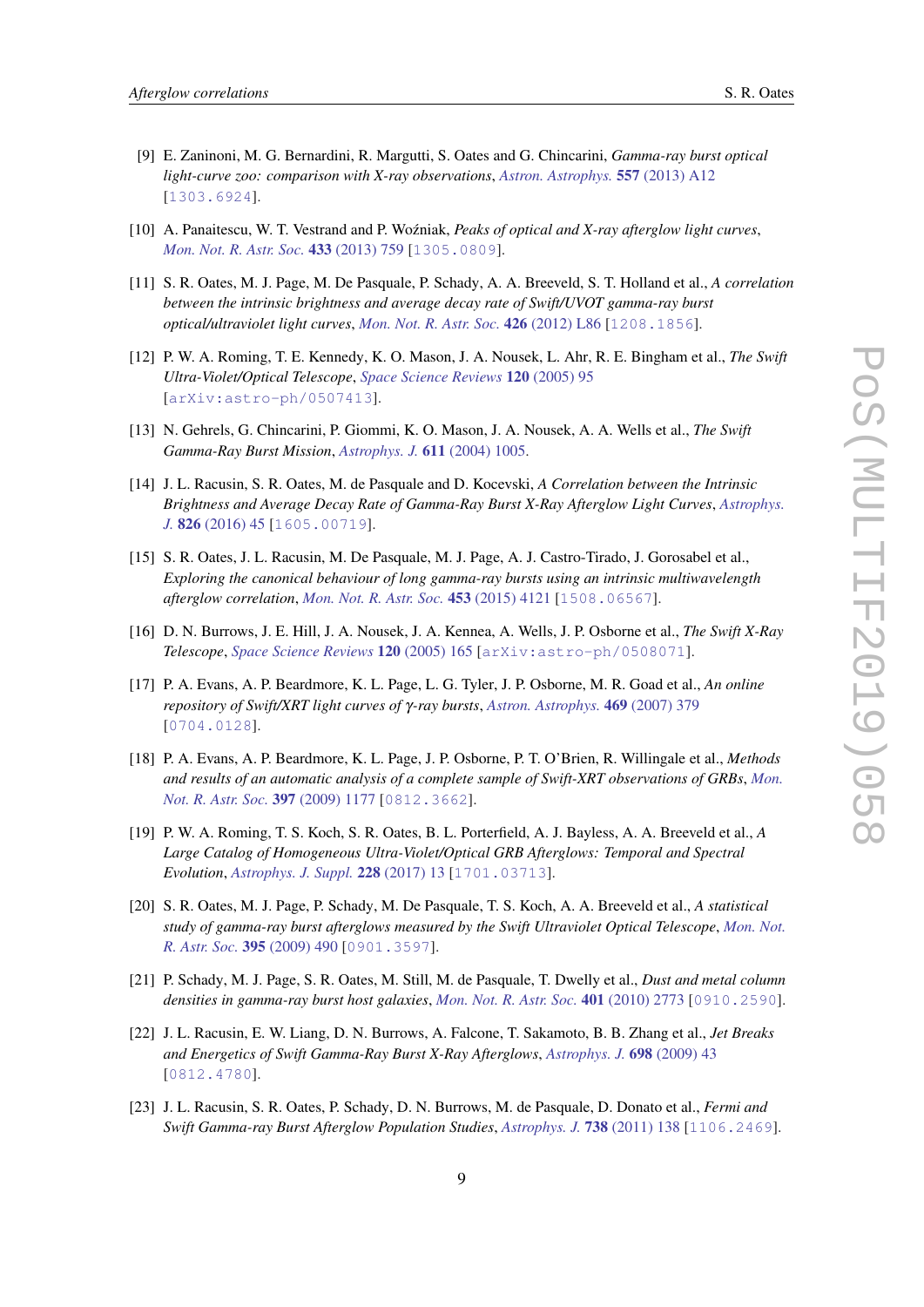- <span id="page-10-0"></span>[24] B. Zhang, Y. Z. Fan, J. Dyks, S. Kobayashi, P. Mészáros, D. N. Burrows et al., *Physical Processes Shaping Gamma-Ray Burst X-Ray Afterglow Light Curves: Theoretical Implications from the Swift X-Ray Telescope Observations*, *[Astrophys. J.](https://doi.org/10.1086/500723)* 642 (2006) 354.
- [25] D. Grupe, C. Gronwall, X. Wang, P. W. A. Roming, J. Cummings, B. Zhang et al., *Swift and XMM-Newton Observations of the Extraordinary Gamma-Ray Burst 060729: More than 125 Days of X-Ray Afterglow*, *[Astrophys. J.](https://doi.org/10.1086/517868)* 662 (2007) 443 [[arXiv:astro-ph/0611240](https://arxiv.org/abs/arXiv:astro-ph/0611240)].
- [26] M. G. Dainotti, R. Willingale, S. Capozziello, V. Fabrizio Cardone and M. Ostrowski, *Discovery of a Tight Correlation for Gamma-ray Burst Afterglows with "Canonical" Light Curves*, *[Astrophys. J.](https://doi.org/10.1088/2041-8205/722/2/L215) Letters* 722 [\(2010\) L215](https://doi.org/10.1088/2041-8205/722/2/L215) [[1009.1663](https://arxiv.org/abs/1009.1663)].
- [27] M. G. Dainotti, V. Petrosian, J. Singal and M. Ostrowski, *Determination of the Intrinsic Luminosity Time Correlation in the X-Ray Afterglows of Gamma-Ray Bursts*, *[Astrophys. J.](https://doi.org/10.1088/0004-637X/774/2/157)* 774 (2013) 157 [[1307.7297](https://arxiv.org/abs/1307.7297)].
- [28] M. Boër and B. Gendre, *Evidences for two Gamma-Ray Burst afterglow emission regimes*, *Astron. Astrophys.* 361 (2000) L21 [[astro-ph/0008385](https://arxiv.org/abs/astro-ph/0008385)].
- [29] C. Kouveliotou, S. E. Woosley, S. K. Patel, A. Levan, R. Blandford, E. Ramirez-Ruiz et al., *Chandra Observations of the X-Ray Environs of SN 1998bw/GRB 980425*, *[Astrophys. J.](https://doi.org/10.1086/420878)* 608 (2004) 872 [[astro-ph/0401184](https://arxiv.org/abs/astro-ph/0401184)].
- [30] B. Gendre and M. Boër, *Decay properties of the X-ray afterglows of gamma-ray bursts*, *[Astron.](https://doi.org/10.1051/0004-6361:20042031) Astrophys.* 430 [\(2005\) 465](https://doi.org/10.1051/0004-6361:20042031) [[astro-ph/0411238](https://arxiv.org/abs/astro-ph/0411238)].
- [31] B. Gendre, A. Galli and M. Boër, *X-Ray Afterglow Light Curves: Toward A Standard Candle?*, *[Astrophys. J.](https://doi.org/10.1086/589805)* 683 (2008) 620.
- [32] M. De Pasquale, L. Piro, B. Gendre, L. Amati, L. A. Antonelli, E. Costa et al., *The BeppoSAX catalog of GRB X-ray afterglow observations*, *[Astron. Astrophys.](https://doi.org/10.1051/0004-6361:20053950)* 455 (2006) 813 [[arXiv:astro-ph/0507708](https://arxiv.org/abs/arXiv:astro-ph/0507708)].
- [33] M. Nysewander, A. S. Fruchter and A. Pe'er, *A Comparison of the Afterglows of Short- and Long-duration Gamma-ray Bursts*, *[Astrophys. J.](https://doi.org/10.1088/0004-637X/701/1/824)* 701 (2009) 824 [[0806.3607](https://arxiv.org/abs/0806.3607)].
- [34] D. A. Kann, S. Klose, B. Zhang, D. Malesani, E. Nakar, A. Pozanenko et al., *The Afterglows of Swift-era Gamma-ray Bursts. I. Comparing pre-Swift and Swift-era Long/Soft (Type II) GRB Optical Afterglows*, *[Astrophys. J.](https://doi.org/10.1088/0004-637X/720/2/1513)* 720 (2010) 1513 [[0712.2186](https://arxiv.org/abs/0712.2186)].
- [35] R. Margutti, E. Zaninoni, M. G. Bernardini, G. Chincarini, F. Pasotti, C. Guidorzi et al., *The prompt-afterglow connection in gamma-ray bursts: a comprehensive statistical analysis of Swift X-ray light curves*, *[Mon. Not. R. Astr. Soc.](https://doi.org/10.1093/mnras/sts066)* 428 (2013) 729 [[1203.1059](https://arxiv.org/abs/1203.1059)].
- [36] R. Sari, T. Piran and R. Narayan, *Spectra and Light Curves of Gamma-Ray Burst Afterglows*, *[Astrophys. J. Letters](https://doi.org/10.1086/311269)* 497 (1998) L17 [[arXiv:astro-ph/9712005](https://arxiv.org/abs/arXiv:astro-ph/9712005)].
- [37] B. Zhang, E. Liang, K. L. Page, D. Grupe, B.-B. Zhang, S. D. Barthelmy et al., *GRB Radiative Efficiencies Derived from the Swift Data: GRBs versus XRFs, Long versus Short*, *[Astrophys. J.](https://doi.org/10.1086/510110)* 655 [\(2007\) 989](https://doi.org/10.1086/510110) [[astro-ph/0610177](https://arxiv.org/abs/astro-ph/0610177)].
- [38] P. A. Curran, R. L. C. Starling, A. J. van der Horst and R. A. M. J. Wijers, *Testing the blast wave model with Swift GRBs*, *[Mon. Not. R. Astr. Soc.](https://doi.org/10.1111/j.1365-2966.2009.14578.x)* 395 (2009) 580.
- [39] E. Berger, S. R. Kulkarni and D. A. Frail, *A Standard Kinetic Energy Reservoir in Gamma-Ray Burst Afterglows*, *[Astrophys. J.](https://doi.org/10.1086/374892)* 590 (2003) 379 [[astro-ph/0301268](https://arxiv.org/abs/astro-ph/0301268)].